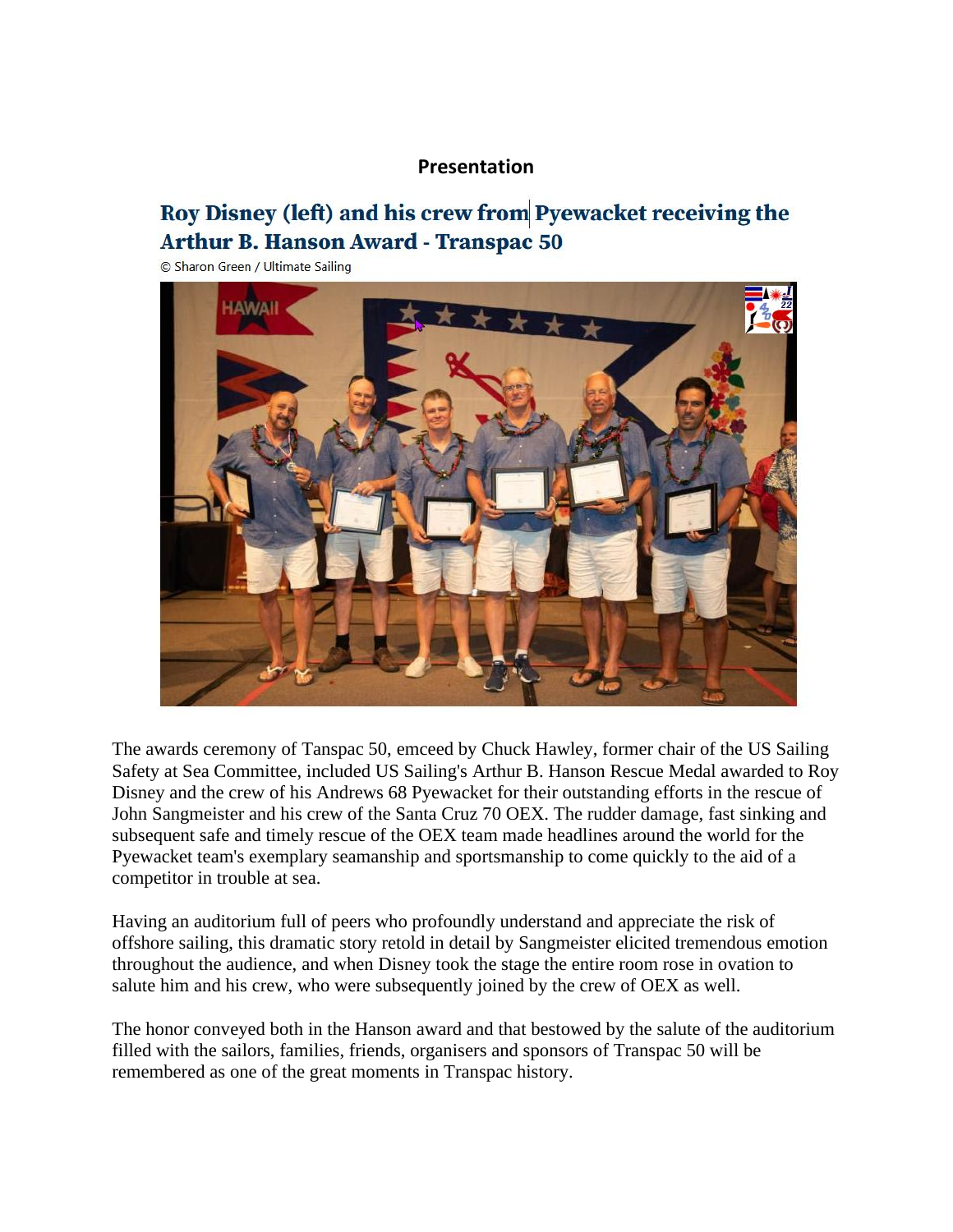### **Nomination**

At approximately 0151 July 15, 2017 nearly 200 miles offshore the California coast, the sailing vessel OEX was competing in the 2019 Transpac Race to Honolulu. OEX was sailing with a full reef, jib and stay sail. At this moment, we experienced catastrophic rudder system failure tearing a large hole in the hull of the boat. We were rapidly taking on water. We tried to plug the hole with no success. Brendan Busch radioed a Mayday and the crew of Pyewacket diverted to us. The OEX crew of Erik Berzins, Ryan Breymaier, Brendan Busch, Mat Bryant, Chuck Clay, John Sangmeister, Randy Smith, John Turpin, Greg Weeger remained calm and made a heroic attempt to save the boat. With waves breaking over the transom into the cockpit and the Pyewacket in sight, I ordered the crew to enter the rafts and abandon ship at 0220.

We are grateful to the United States Coast Guard and the entire crew of Pyewacket for their efforts on our behalf. We have known Roy and his crew for over 35 years both as team mates and competitors. We hold them in the highest esteem both on and off the water. Their rescue of the OEX crew came at an extremely high personal price--their retirement from the Transpac race.

The rescue of the OEX crew was affected with the highest level of seamanship. Once aboard we were welcomed graciously and the Pyewacket crew made every effort to accommodate us.

On behalf of the OEX crew I would like to nominate Roy Disney and the entire crew of Pyewacket for US Sailing's Hanson award which recognizes significant accomplishments in seamanship and valor. I have included the names of the entire crew in hope that each will be acknowledged for their effort and sacrifice.

Here is the crew list of Pyewacket:

Tom Addis Mark Callahan Paul Cayard Roy Disney Scott Easom Brad Jackson Robbie Kane Ben Mitchell Mark Towill Gary Weisman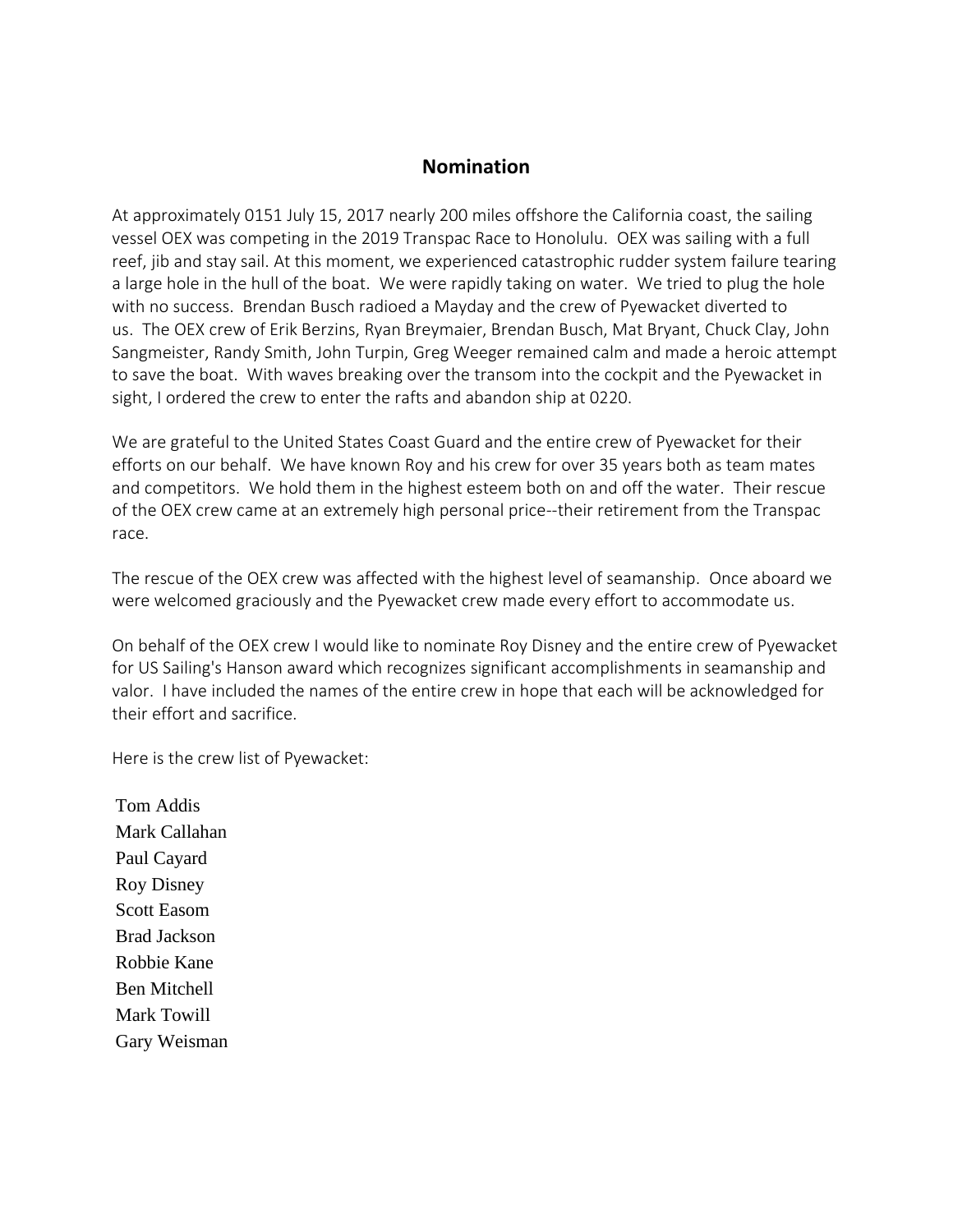#### **Press**



Crew members of the OEX and Pyewacket after their safe arrival back on land. Photo courtesy of Transpac Yacht Club.

JUL 18 2019 5:24 PM

# **High drama and heroic rescue in Transpac**

**3.** Mike Guardabascio & JJ Fiddler



It was 1:51 a.m. Monday morning, almost 200 miles off the coast of Long Beach. Local restaurateur John Sangmeister's OEX boat was three days into the Transpac, the biennial sailing race from Long Beach to Honolulu that's been around for 113 years, drawing enough fame and attention to earn a reference in the movie "Jaws."

- ADVERTISEMENT -

The OEX is a Long Beach boat, owned and skippered by Sangmeister. It left local waters with a giant Gladstone's logo printed across its billowing black sail and a St. Anthony High School sticker as one of its many Long Beach adornments.

"We heard a loud bang and Chuck Clay, who was driving, said that he lost steering," said Sangmeister in a video interview posted that night by the TransPac organizers. "We realized that we were taking on water very quickly."

Sangmeister's crew is an experienced one, many of whom have been a part of his record-setting sails over the last three decades. They knew what to do. Brendan Busch radioed a Mayday that was picked up by the Coast Guard in San Diego, as well as the Pyewacket, another boat competing in the race.

Meanwhile, the rest of the crew was working to keep the boat afloat.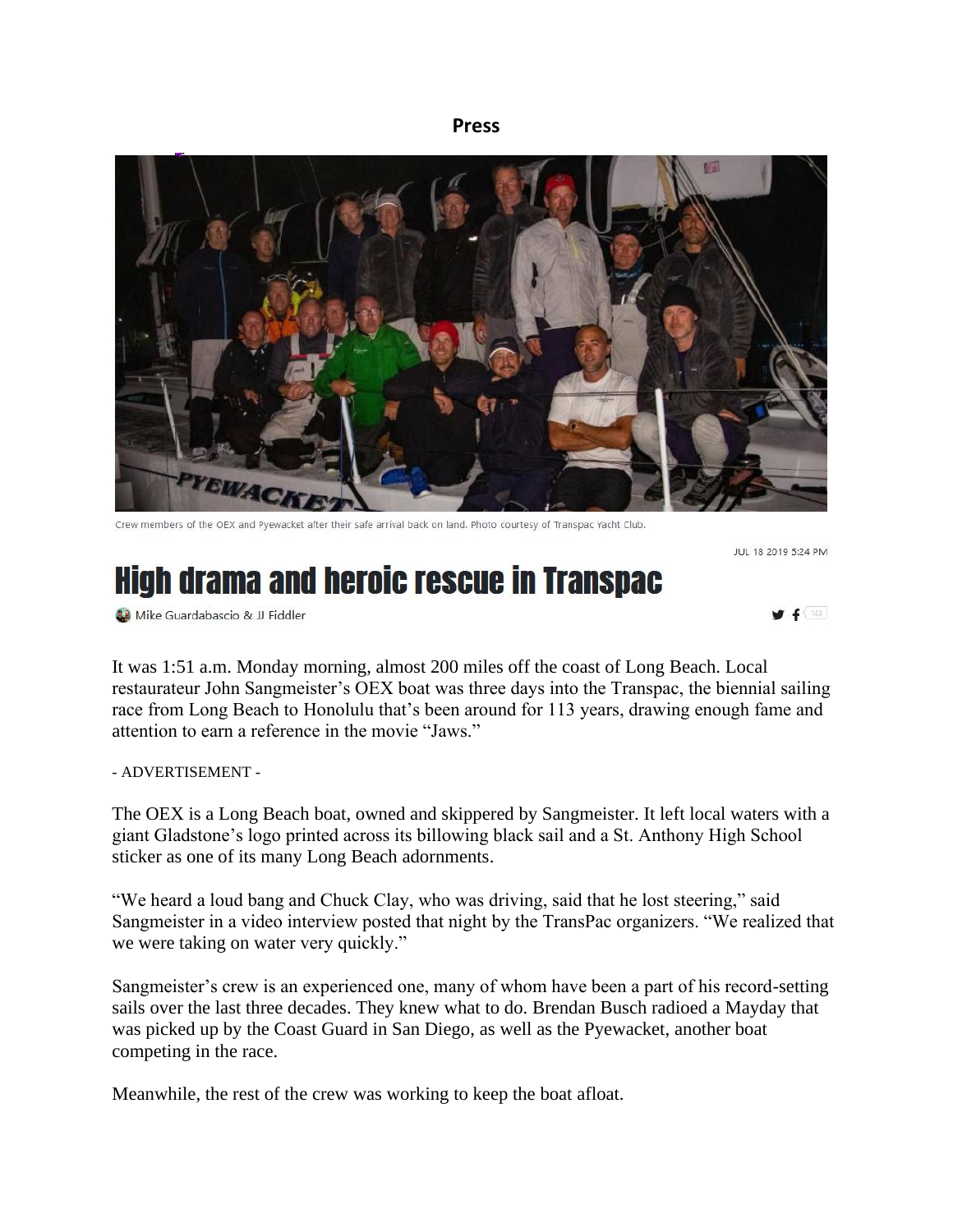"We experienced catastrophic rudder system failure, tearing a large hole in the hull of the boat," Sangmeister wrote in an account of the harrowing evening. "We tried to plug the hole with no success."

Crewmember Ryan Breymaier tried to stop the water from coming in through the hole by putting a bucket on top and sitting on it.

"He was blown off as if it was a geyser," recalled Sangmeister.

Fortunately for the OEX crew, the Pyewacket was only a few miles away, and within a half an hour the OEXers saw its running lights approaching in the darkness. Skippered by Roy Disney, the grandnephew of Walt Disney, the crew of the Pyewacket didn't hesitate in making the decision to retire from the race to come to the OEX's aid.

"Rule number one in the race handbook is save lives," said Disney dockside after the rescue. "There were no other choices for us, it was the obvious thing to do. I don't think any of us could have lived with ourselves if we'd sailed on."

"When we saw the Pyewacket's running lights, we had four or five feet of water inside the boat," said Sangmeister, who was sitting in the aft cockpit with waves breaking over the transom and onto his feet. "I said, 'Okay boys, it's time to go.'"

At 2:20 a.m., Sangmeister gave his crew the order to abandon the OEX and enter the life rafts that would take them to the Pyewacket. Because of the catastrophic damage to the OEX, it quickly went under.

"We came across the eerie sight of a mainsail up on a boat that was going under the waves," said Disney. "It's a pretty tragic thing to see, and these two lifeboats tied together with flashing lights on them."

The OEX slipped into the Pacific. According to race organizers, it marked the first time a competing vessel had sunk in the 50 Transpacs that have been run over the last 113 years. The Pyewacket crew got the OEX members on board in darkness quickly and safely.

"We were really confident that Roy and his remarkable crew would look after us once we got on," said Sangmeister.

Disney's crew did just that, breaking into their food supplies for the trip back to San Diego.

"We had ribs and wine on the way in, all 19 of us," Disney said with a smile.

Sangmeister and Disney have known each other as friends and rivals for three decades in the tight-knit sailing world, and both have sailed numerous Transpacs. Once they were all back on land, the gratitude on Sangmeister's face was plain.